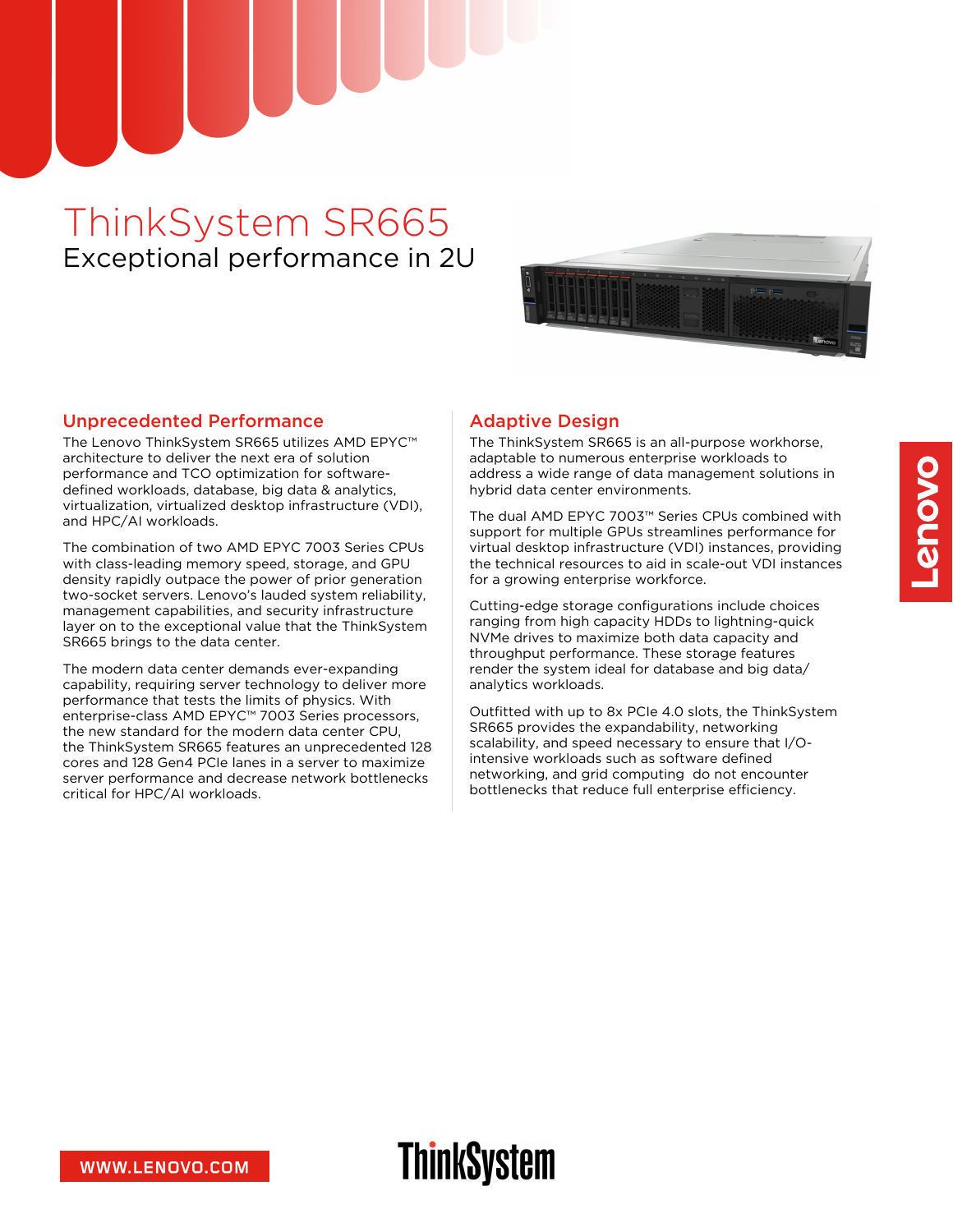#### Innovative Management

The ThinkSystem SR665 features Lenovo's lauded XClarity system management suite. The XClarity management controller supports an easy-to-use application with industry standard Redfish-compliant REST APIs that provide streamlined hardware provisioning and maintenance, enabling a data-driven, centralized view of data center operations.

Trust Lenovo ThinkShield to protect and defend your data center infrastructure from attacks, with a comprehensive end to end approach to security that begins with development and continues through supply chain and the full life cycle of the device. AMD EPYC processors also offer unique security features, embedded with secure boot and full memory encryption capabilities to address growing security-threats.

Finally, Lenovo's portfolio of services support the full lifecycle of your Lenovo IT assets - from planning, deployment and support to asset recovery.

#### **Specifications**

| <b>Product Name(s)</b>   | ThinkSystem SR665                                                                                                           |
|--------------------------|-----------------------------------------------------------------------------------------------------------------------------|
| <b>Form Factor</b>       | 2U rack server                                                                                                              |
| <b>Processors</b>        | Up to 2 AMD EPYC™ 7002 / 7003 Series Processors, up to 64C, 280W                                                            |
| <b>Memory</b>            | 32x DDR4 memory slots; Maximum 4TB using 128GB 3DS RDIMMs; up to 1DPC at 3200MHz, 2DPC<br>at 3200MHz                        |
| <b>Drive Bays</b>        | Up to 20x 3.5-inch or 40x 2.5-inch drives; Maximum of 32x NVMe drives with 1:2 connection                                   |
| <b>Expansion Slots</b>   | Up to 8x PCIe 4.0 slots, 1x OCP 3.0 adapter slot                                                                            |
| <b>GPU</b>               | Up to 8x single-width GPUs or 3x double-width GPUs                                                                          |
| <b>Network Interface</b> | OCP 3.0 mezz adapter, PCIe adapters                                                                                         |
| <b>Power</b>             | Dual redundant PSUs (up to 1800W Platinum)                                                                                  |
| <b>Ports</b>             | Front: 1x USB 3.1 G1, 1x USB 2.0, 1x VGA (optional)<br>Rear: 3x USB 3.1 G1, 1x Serial port (optional) 1x RJ-45 (management) |
| <b>System Management</b> | Lenovo XClarity Controller                                                                                                  |
| <b>OS Support</b>        | Microsoft Windows Server, SUSE Linux Enterprise Server, Red Hat Enterprise Linux, VMware ESXi                               |
| <b>Limited Warranty</b>  | 1- and 3-year customer replaceable unit and onsite services, next business day 9x5; optional<br>service upgrades            |

For more details please consult the ThinkSystem SR665 [product](https://lenovopress.com/lp1269) guide.